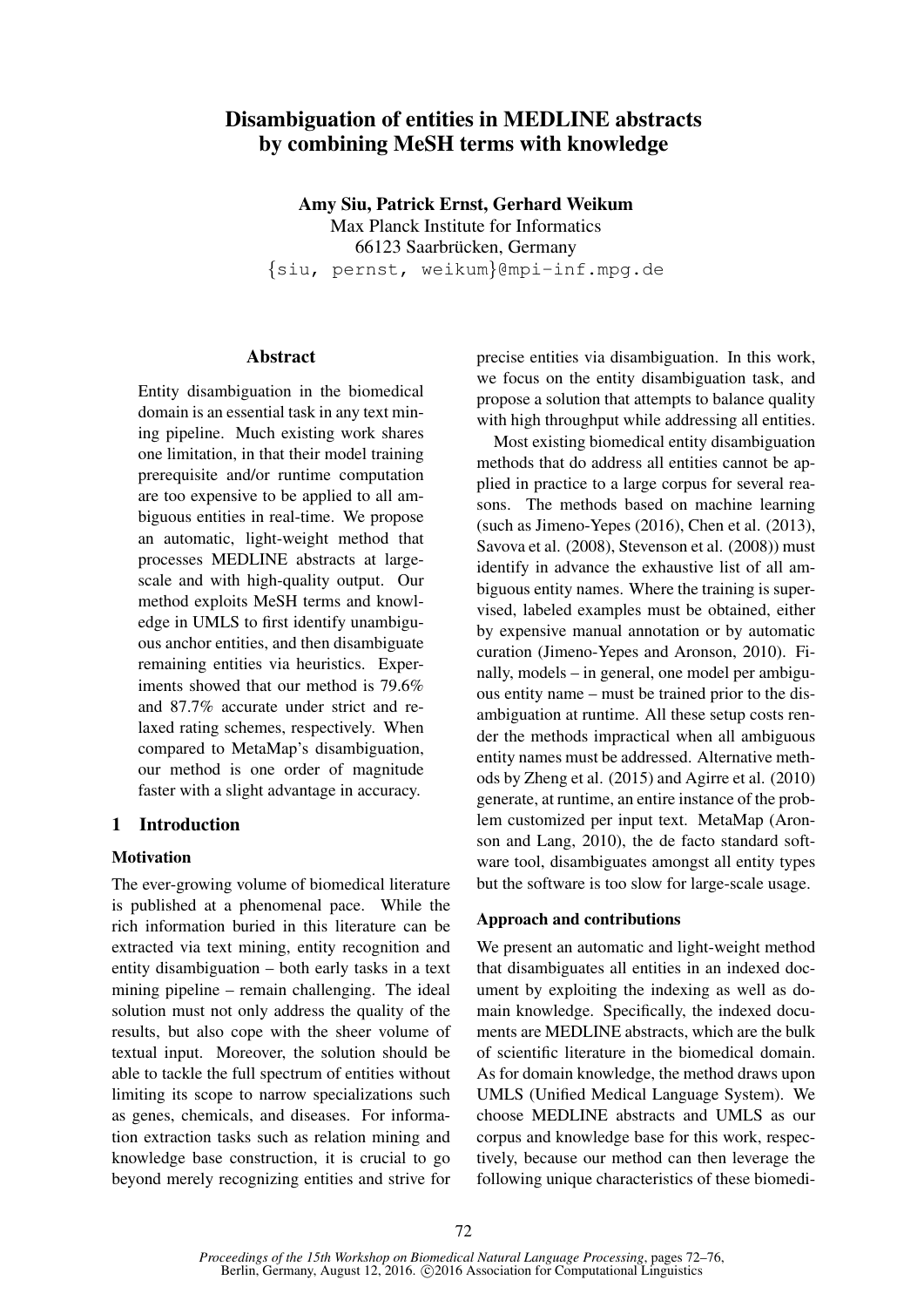cal resources:

- MEDLINE abstracts are a large corpus indexed with rich, manually assigned MeSH (Medical Subject Heading) terms; we safely consider all MeSH terms to be accurate. In addition, since abstracts are very compactly written, their content rarely strays away from the biomedical domain. In other words, nonbiomedical entities occur only rarely.
- UMLS is the authoritative and comprehensive knowledge base of the biomedical domain covering all aspects of the domain, with a vast collection of entities plus their lexical variations, semantic types, and inter-relationships.
- MeSH terms are themselves a crisp ontology that is already part of UMLS.

Putting these together: All the entities found in a MEDLINE abstract are of a biomedical nature, and all of them can be disambiguated to some canonical entity in UMLS. Therefore, given an abstract, its MeSH terms as ground truth, and all the text mentions in the abstract, the method first identifies unambiguous entities that we shall call *anchors*. The remaining text mentions are then disambiguated using heuristics based on linguisticsemantic patterns and knowledge base assets.

Under the best setting, our method achieves an average of 79.6% and 87.7% accuracy using the strict and relaxed rating schemes, respectively. To the best of our knowledge, this is the first work in the biomedical domain that evaluates all text mentions found in an abstract. In terms of throughput, our method processes 240k abstracts containing 24.5m text mentions in 400 minutes. We also present evaluations against established gold standards via a comparison to MetaMap.

The code is available as an open source project at http://resources.mpi-inf.mpg.de/d5/bebe/.

# 2 Related Work

In the biomedical domain, the terms entity disambiguation and word sense disambiguation are often used interchangeably, since the distinction between entity and sense is not always clear-cut. As mentioned in the Introduction, machine learningbased methods, both supervised and unsupervised, dominate existing works that address all entity types. Domain knowledge is a popular ingredient as well. The most recent work by Jimeno-Yepes (2016) combines word embeddings with

long short term memory in a recurrent neural network model. The construction of a custom knowledge graph is the backbone of a collective inference approach by Zheng et al. (2015), where the approach disambiguates multiple entities simultaneously. Chen et al. (2013) applies active learning to support vector machine (SVM). Personalized PageRank is studied by Agirre et al. (2010), relying on and comparing different subsets of UMLS. Four further methods are compared by Jimeno-Yepes and Aronson (2010). In terms of evaluation, two gold standards, NLM WSD (Weeber et al., 2001) and MSH WSD (Jimeno-Yepes et al., 2011), are available.

When it comes to disambiguating only specific or highly specialized entities, a large body of work exists. To name a few representative specializations, there are works that disambiguate between species of genes (Harmston et al., 2012; Wang et al., 2010); chemicals (Batista-Navarro et al., 2015; Leaman et al., 2015); diseases (D'Souza and Ng, 2015); entities in clinical notes (Kang et al., 2012); and coarse entity types (Siu and Weikum, 2015; Jindal and Roth, 2013; Cohen et al., 2011).

### 3 Methodology

The input to the proposed method is a MED-LINE abstract and its MeSH terms. We use a fast dictionary-based entity recognition tool (Siu et al., 2013) to identify all longest text mentions that match UMLS entity names. (In this work, we use only the license level 0 subset of UMLS, but the proposed method works the same way for larger subsets.) Then the method proceeds in two phases: Phase 1 identifies unambiguous anchors amongst the text mentions. Phase 2 applies heuristics to disambiguate the remaining text mentions.

#### Unambiguous anchors

In phase 1, the method identifies *anchors* – given a text mention, the method determines if there is one UMLS entity that underlies this text mention unambiguously. A text mention may become an anchor in two ways:

- MeSH term (MESH): Recall that we assume MeSH terms are accurate ground truth. Following a strategy similar to Jimeno-Yepes et al. (2011), this heuristic identifies text mentions that are also MeSH terms for the abstract.
- Only one UMLS match (ONE): Recall that we assume UMLS has complete coverage of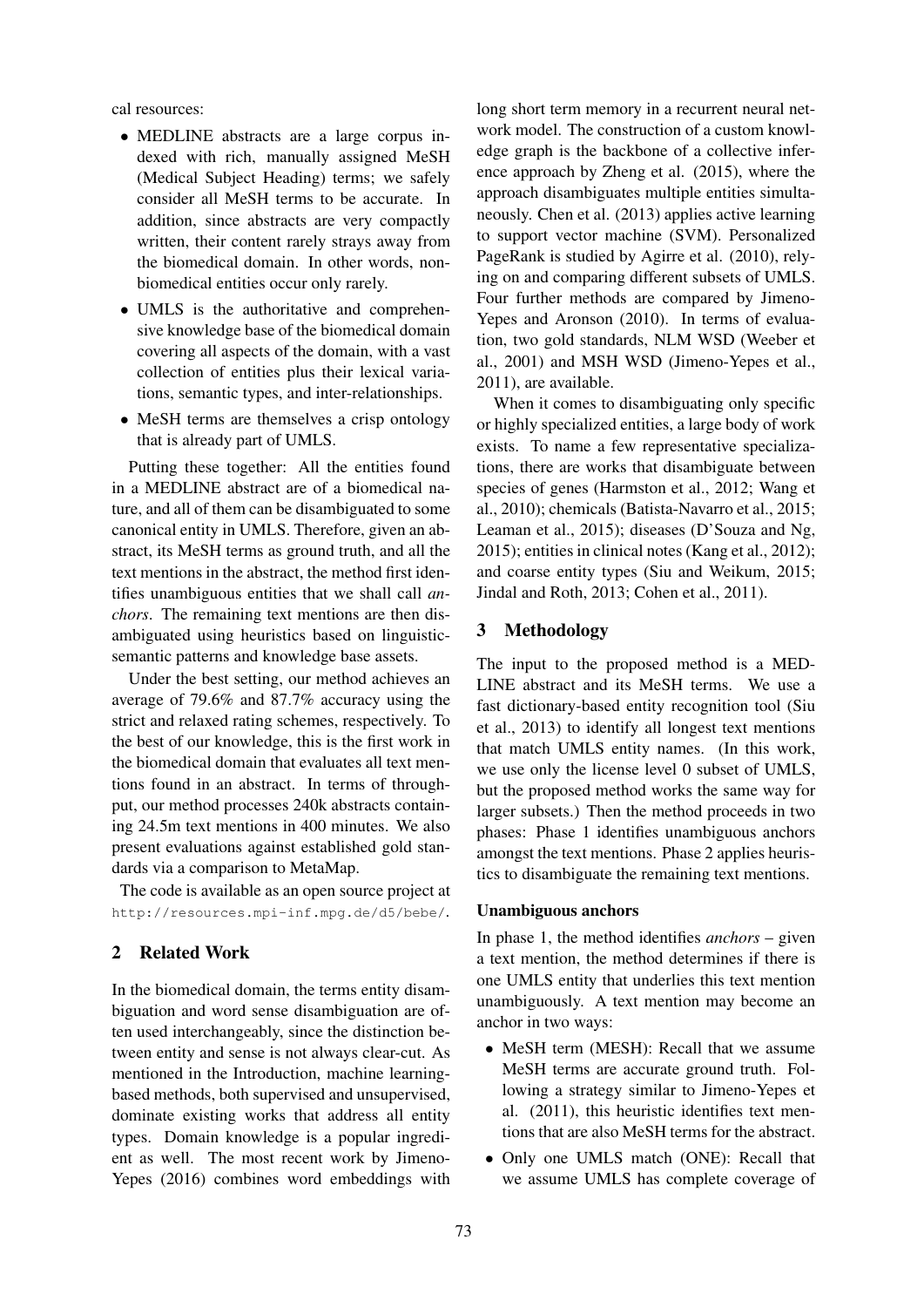

Figure 1: The linguistic-semantic pattern heuristic

all biomedical entities. A text mention that matches only a single UMLS entity is therefore considered unambiguous.

We pin down the anchors so that their underlying entities are considered correctly disambiguated.

## **Heuristics**

In phase 2, the method disambiguates any remaining, non-anchor text mentions. Recall that the entity recognition tool already provides multiple matching UMLS entities to such a text mention. Taking these UMLS entities as candidates, select one candidate using one or more heuristics:

- Singular/plural (SP): Since abstracts are very short documents, we assume that, within one abstract, text mentions sharing the same surface string also share the same entity. Therefore, singular (e.g. *diet*) and plural (*diets*) forms of the same word should refer to the same entity. In UMLS, when the plural form is a unique entity (C0012155), that same entity is extended to the singular form, and vice versa.
- Linguistic-semantic pattern (PAT): Figure 1 depicts this heuristic via the example of two bigrams, *warm water* and *cold water*. When one word (*water*) appears in both bigrams in the same position, and when the other words (*warm* and *cold*) have the same part-of-speech, *warm* and *cold* ought to share the same linguistic function and some analogous meaning. Since *warm* is an anchor, take its UMLS semantic type (Natural Phenomenon), and pick for *cold* a candidate with the same type (cold temperature the Natural Phenomenon).
- Co-occurring semantic types (CO): The intuition behind this heuristic is that objects of the same semantic type often co-occur in the same

abstract. For instance, an abstract mentioning different fish species naturally also mentions the word *fish*. However, the candidates for *fish* belong to different UMLS semantic types (Fish, Gene or Genome, Organic Chemical (for fish extract), and Molecular Biology Research Technique (for Fluorescence in situ Hybridization)). When the entities in the abstract exhibit a predominant semantic type, pick the candidate with the same type.

- Ranked preferences of dictionary sources (RANK): UMLS comes with a pre-defined preference list of dictionary sources; more specifically, the source attributes have numerical ranks in the MRRANK table. When a text mention matches multiple candidates, each candidate's dictionary source leads to a corresponding rank number. This heuristic picks the candidate with the best rank. Under this heuristic, for instance, *HIV* the virus is preferred over *HIV* the vaccine.
- Prior probability (PRIOR): Thanks to the heterogeneous nature of UMLS, the listing of entity names contains much redundancy. Specifically, a single entity name is listed separately for each dictionary's contribution. A more popular meaning of the word (e.g. *cat* the animal) appears in more rows of the MRCONSO table than a less popular meaning (*CAT* the scan procedure). The prior probability distribution of candidates is thus estimated based on counts of entity name occurrences. Our prior work (Siu and Weikum, 2015) shows that estimated prior probabilities contribute to enriching disambiguation contexts 72% of the time. Here, the heuristic picks the candidate with the highest prior probability.

# 4 Results and Discussion

### Ablation study of heuristics

We used disjoint sets of MEDLINE abstracts published in 2014 as the development and test datasets. The test dataset, in particular, consists of 20 randomly selected abstracts; in total, 2,549 text mentions were recognized. Two annotators evaluated all the recognized text mentions, including the anchors, rating the candidates as "completely correct", "partially correct", or "completely wrong". The inner-annotator agreement, calculated as Cohen's kappa, was 0.64, which in-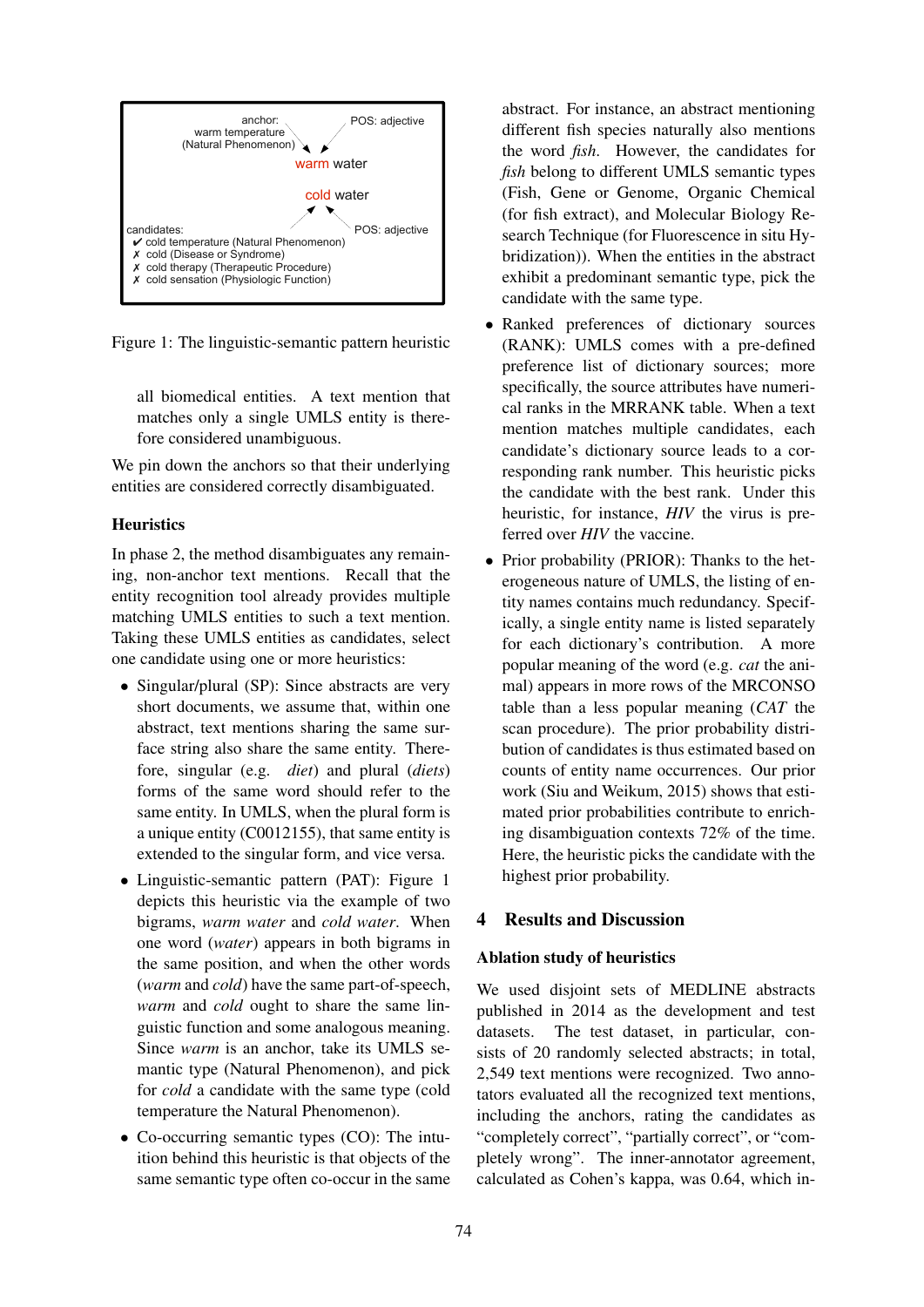|                                                                                                             | Anchors<br>Non-anchors       |                            |                                          | All text mentions                              |                                           |                                           |
|-------------------------------------------------------------------------------------------------------------|------------------------------|----------------------------|------------------------------------------|------------------------------------------------|-------------------------------------------|-------------------------------------------|
| Heuristic(s)                                                                                                | <b>Strict</b>                | Relaxed                    | Strict                                   | Relaxed                                        | <b>Strict</b>                             | Relaxed                                   |
| <b>MESH</b><br><b>ONE</b><br>$MESH + ONE$                                                                   | $16.0\%$<br>83.3%<br>90.3%   | $16.9\%$<br>85.0%<br>93.0% | not<br>applicable                        |                                                | 8.9%<br>46.5%<br>$50.4\%$                 | 9.4%<br>47.5%<br>51.9%                    |
| $MESH + ONE + CO$<br>$MESH + ONE + PAT$<br>$MESH + ONE + PRIOR$<br>$MESH + ONE + RANK$<br>$MESH + ONE + SP$ | remains at<br>90.3%<br>93.0% |                            | 47.2%<br>7.8%<br>53.9%<br>63.2%<br>18.6% | 72.3%<br>$9.9\%$<br>68.9%<br>77.9%<br>$22.1\%$ | 71.3%<br>53.9%<br>74.2%<br>78.5%<br>58.6% | 83.9%<br>56.3%<br>82.4%<br>86.3%<br>61.7% |
| Successive filtering<br>Majority voting                                                                     | 90.3%                        | remains at<br>93.0%        | 66.2%<br>64.3%                           | 79.0%<br>81.1%                                 | 79.6%<br>78.8%                            | 86.8%<br>$87.7\%$                         |

Table 1: Contribution of different heuristics to accuracy

dicates mostly substantial agreement. The presence of fine shades of the same underlying entity in UMLS prompted the "partially correct" annotation choice. For instance, *children* exists as two separate entities with the semantic types Age Group and Family Group, and the exact distinction is difficult even for human judges. We therefore present results in two rating schemes: Under the strict rating scheme, only "completely correct" annotations count as correct; under the relaxed scheme, both "completely correct" and "partially correct" annotations count as correct.

Table 1 shows the accuracy and the contribution of each heuristic. We experimented with two types of ensembles, namely majority voting and applying heuristics as successive filters similar to D'Souza and Ng (2015). Under the relaxed rating scheme, majority voting consistently performed better. The best ensemble used, as expected, all heuristics to reach 87.7% accuracy. Under the strict rating scheme, on the other hand, successive heuristic filters consistently performed better. The best ensemble scored 79.6% accuracy using the following order of heuristics: MESH, ONE, SP, RANK, PRIOR, PAT, CO. On average, 56% of all text mentions in an abstract were anchors.

#### Comparison with MetaMap and other datasets

We compared the best setting of our method with MetaMap (version 2016 with disambiguation) using the aforementioned custom test dataset as well as 3 other datasets: NLM WSD (Weeber et al., 2001), EBI disease corpus (Jimeno et al., 2008), and a subset of the CRAFT corpus (Bada et al., 2012) that provides UMLS entity IDs in abstracts. Table 2 shows the accuracy for both systems. (The MSH WSD dataset (Jimeno-Yepes et al., 2011) was not used here because it was essentially constructed with the MESH heuristic; using the

|                                                                             | Custom Custom NLM EBI CRAFT<br>strict relaxed WSD disease subset |  |                |
|-----------------------------------------------------------------------------|------------------------------------------------------------------|--|----------------|
| Our method $79.6\%$ 87.7\% 39.9\% 87.3\%<br>MetaMap 68.1% 76.1% 33.7% 78.4% |                                                                  |  | 38.8%<br>33.0% |

Table 2: Comparison of accuracy between our method and MetaMap

dataset would not offer further insight.)

In terms of accuracy, both systems showed analogous trends for each dataset, though our proposed method outperformed MetaMap by 5% to 11%. Both systems performed poorly over the NLM WSD and CRAFT datasets due to their wide variety of highly ambiguous entity names. The disambiguation module in MetaMap is known to be a weaker module in the system (Aronson and Lang, 2010), while our method's heuristics are too simplistic for sophisticated cases. The same rationale explains why accuracy in EBI disease corpus was high, because disease names are much less ambiguous in general. In terms of speed, our system and MetaMap processed 600 and 11 abstracts per minute, respectively, on the same linux machine with 8 Intel Xeon 2.4GHz CPUs and 48GB RAM.

#### 5 Conclusions and Future Work

We present a large-scale, high-quality, and automatic method that disambiguates entities in MED-LINE abstracts by exploiting MeSH terms as well as applying heuristics based on linguistic cues and knowledge assets in UMLS. Not only is the proposed method one order of magnitude faster than MetaMap, the overall accuracy is also slightly superior to that of MetaMap. Therefore we further propose our method as a viable alternative for realtime processing. We plan to harness the outputs of this work for future investigation on biomedical entity disambiguation.